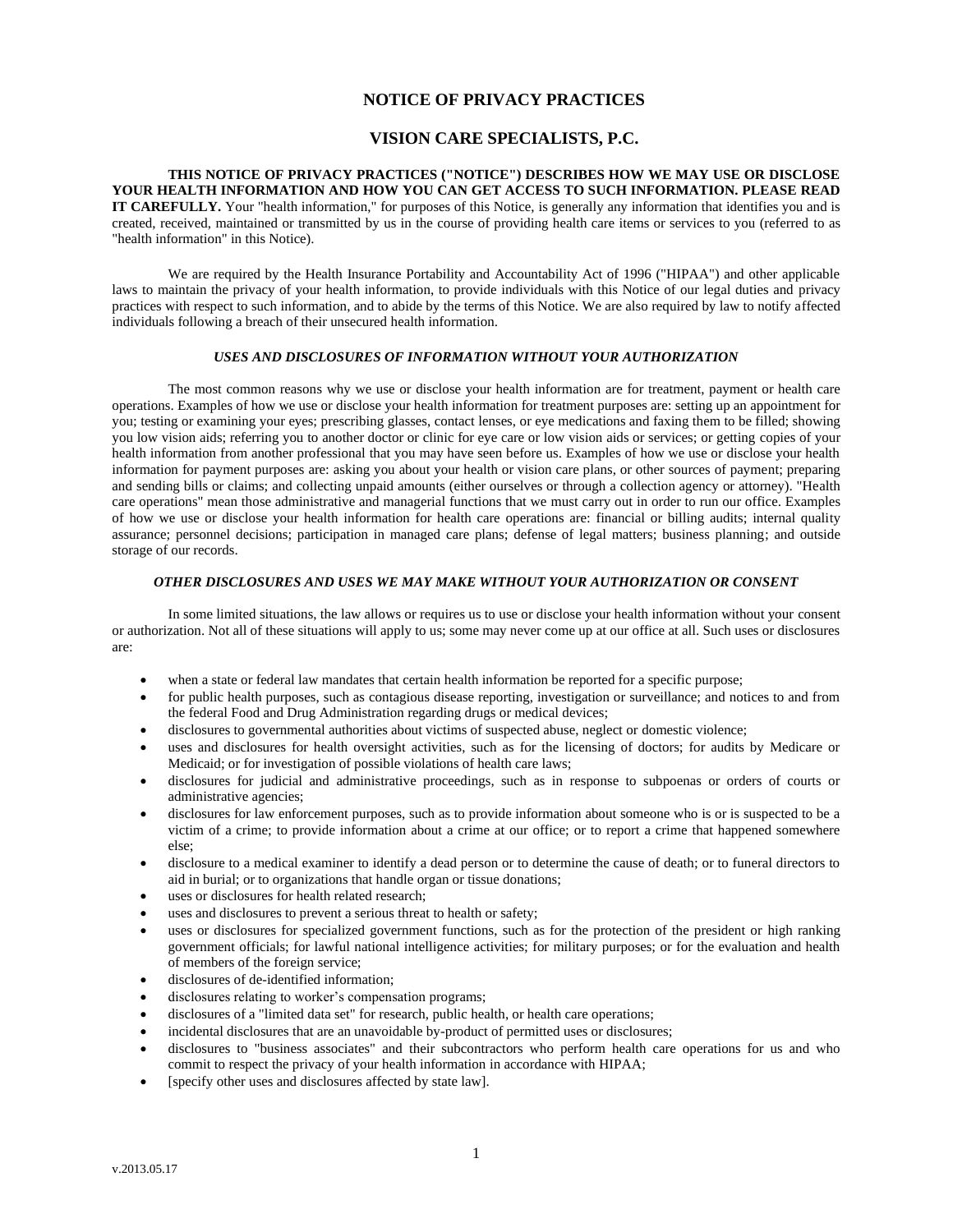Unless you object, we will also share relevant information about your care with any of your personal representatives who are helping you with your eye care. Upon your death, we may disclose to your family members or to other persons who were involved in your care or payment for heath care prior to your death (such as your personal representative) health information relevant to their involvement in your care unless doing so is inconsistent with your preferences as expressed to us prior to your death.

### *SPECIFIC USES AND DISCLOSURES OF INFORMATION REQUIRING YOUR AUTHORIZATION*

The following are some specific uses and disclosures we may not make of your health information **without** your authorization:

**Marketing activities.** We must obtain your authorization prior to using or disclosing any of your health information for marketing purposes unless such marketing communications take the form of face-to-face communications we may make with individuals or promotional gifts of nominal value that we may provide. If such marketing involves financial payment to us from a third party your authorization must also include consent to such payment.

Sale of health information. We do not currently sell or plan to sell your health information and we must seek your authorization prior to doing so.

**Psychotherapy notes.** Although we do not create or maintain psychotherapy notes on our patients, we are required to notify you that we generally must obtain your authorization prior to using or disclosing any such notes.

## *YOUR RIGHTS TO PROVIDE AN AUTHORIZATION FOR OTHER USES AND DISCLOSURES*

- Other uses and disclosures of your health information that are not described in this Notice will be made only with your written authorization.
- You may give us written authorization permitting us to use your health information or to disclose it to anyone for any purpose.
- We will obtain your written authorization for uses and disclosures of your health information that are not identified in this Notice or are not otherwise permitted by applicable law.
- We must agree to your request to restrict disclosure of your health information to a health plan if the disclosure is for the purpose of carrying out payment or health care operations and is not otherwise required by law and such information pertains solely to a health care item or service for which you have paid in full (or for which another person other than the health plan has paid in full on your behalf).

Any authorization you provide to us regarding the use and disclosure of your health information may be revoked by you in writing at any time. After you revoke your authorization, we will no longer use or disclose your health information for the reasons described in the authorization. However, we are generally unable to retract any disclosures that we may have already made with your authorization. We may also be required to disclose health information as necessary for purposes of payment for services received by you prior to the date you revoked your authorization.

#### *YOUR INDIVIDUAL RIGHTS*

You have many rights concerning the confidentiality of your health information. You have the right:

- **To request restrictions on the health information we may use and disclose for treatment, payment and health care operations.** We are not required to agree to these requests. To request restrictions, please send a written request to us at the address below.
- **To receive confidential communications of health information about you in any manner other than described in our authorization request form**. You must make such requests in writing to the address below. However, we reserve the right to determine if we will be able to continue your treatment under such restrictive authorizations.
- **To inspect or copy your health information.** You must make such requests in writing to the address below. If you request a copy of your health information we may charge you a fee for the cost of copying, mailing or other supplies. In certain circumstances we may deny your request to inspect or copy your health information, subject to applicable law.